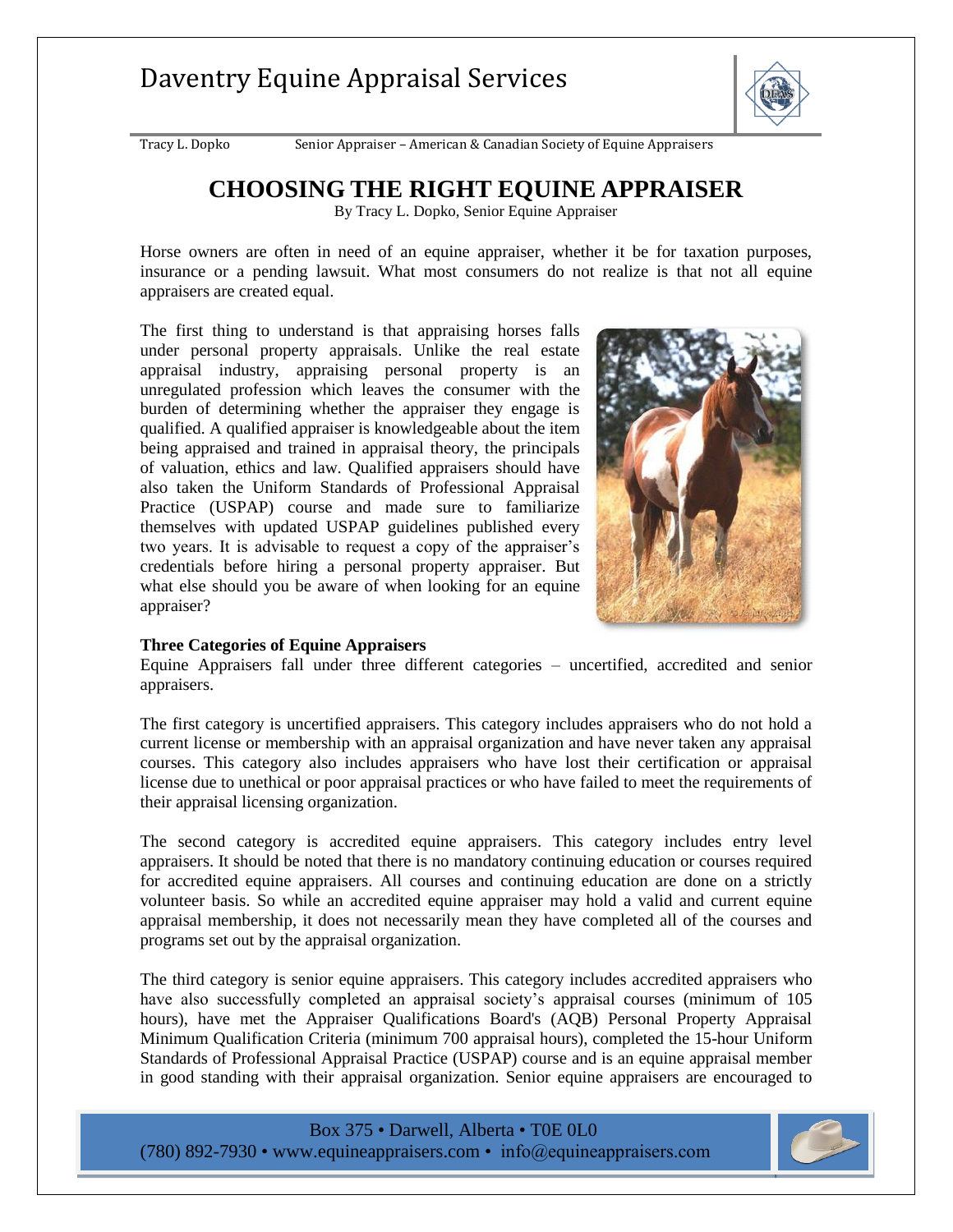

Tracy L. Dopko Senior Appraiser – American & Canadian Society of Equine Appraisers



meet the AQB Criteria's continuing education requirements every five years to maintain their Senior Appraiser status, but it is not mandatory and some appraisal organizations do not police or keep track of when their senior appraiser members are due for upgrading or renewal. It is important to note that accredited and senior appraisers have taken an oath to follow appraisal guidelines, which are used for developing and writing appraisals and focuses on ethics, confidentiality and performing diligent research and investigation using economic principles and practices.

#### **Membership Is Not A Guarantee**

Membership in a professional appraisal association is important because it shows that the appraiser is involved with the profession, has peer recognition, has access to updated information, and is subject to a code of ethics and conduct. That being said, it is important to note that there are many appraisal organizations that do not require members to take courses and pass tests before being admitted as full members. As well, there are appraisal organizations who require new members to complete their programs and courses in order to obtain membership, but then do not require any continuing education courses to be completed in the future. As a result, many of these appraisers have outdated appraisal information from years past due to not updating their skills and education. In turn, this can have a negative effect on the outcome of an appraisal, especially one required for litigation.

If the appraiser claims membership in a group that trains and tests its members, be sure to ask if this appraiser has personally gone through the training and testing. Some organizations have "grandfathered" members into high member status without testing them. Grandfathering means allowing members to retain their titles and status if they joined before new rules or testing standards were required.

Continuing education is important for appraisers. Procedures and regulations are always changing. Because of this, reputable appraisal organizations will constantly update, expand, and rewrites its courses to ensure that its members will perform the work you need with knowledge of all of the latest professional standards.

As a result, when hiring an equine appraiser, it is important to ask what kind of continuing education and courses an appraiser has taken and when they were last taken. As markets are constantly changing, it is important that an appraiser keep themselves current. The burden is on the consumer to evaluate an appraiser's qualifications.

### **Equine Breeds and Disciplines**

When searching for an equine appraiser, it is important to find an appraiser who is knowledgeable about the breed of horse you need appraised and/or who is knowledgeable in regards to the type of discipline your horse is trained for. Just as a doctor may specialize in one area of the human body (i.e. dentistry, cardiology or dermatology) or a lawyer may specialize in one area of law (i.e. criminal, family or contract), many equine appraisers will often specialize in specific breeds and disciplines. Other equine appraisers will have a diverse background and offer appraisals for

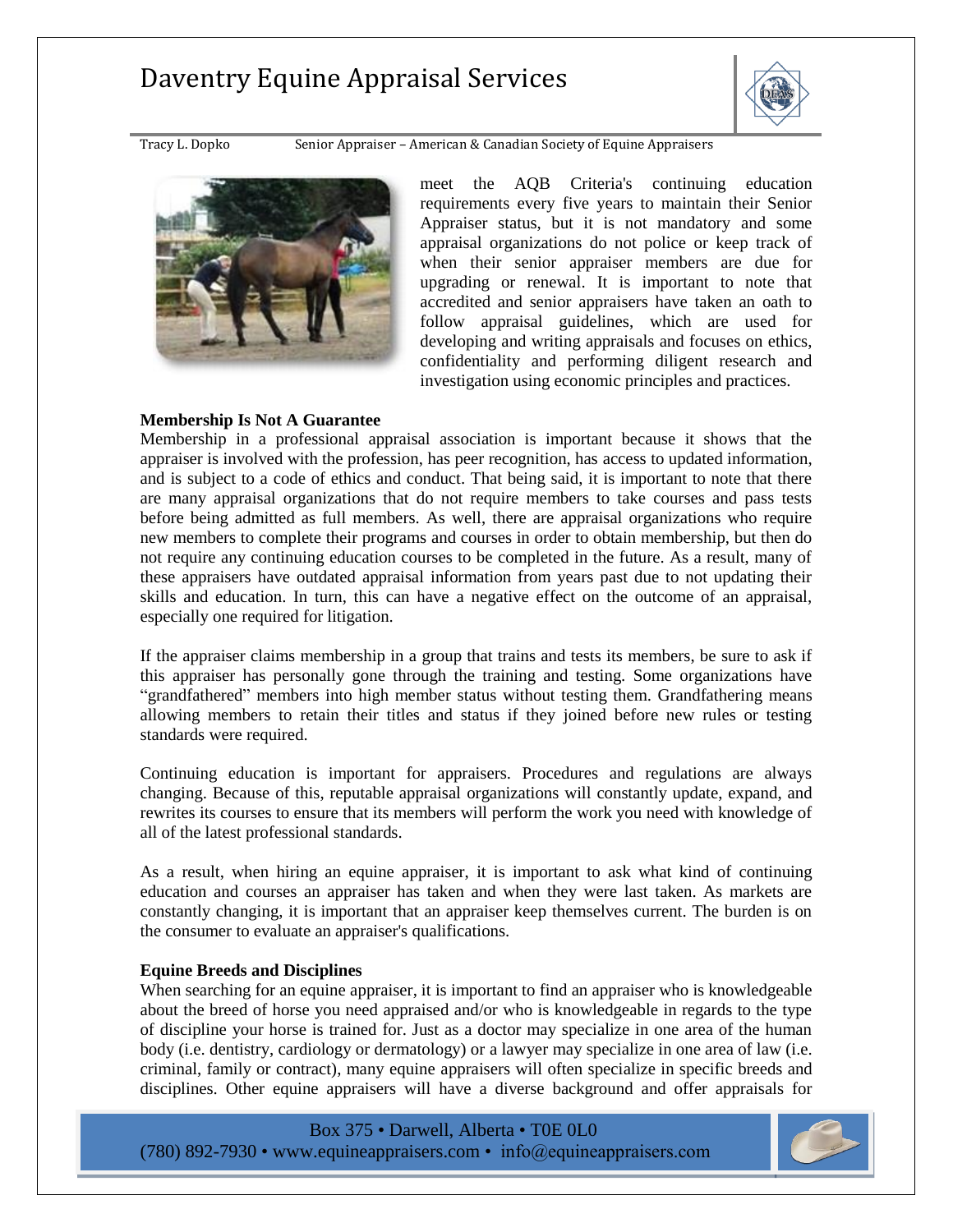

Tracy L. Dopko Senior Appraiser – American & Canadian Society of Equine Appraisers

multiple breeds and disciplines. For example, if you need your reining Quarter Horse stallion appraised for insurance purposes, you are likely not going to hire an equine appraiser who only specializes in hunter/jumpers, as this can affect the final valuation of your horse if the appraiser has limited knowledge in regards to reining horses and Quarter Horse bloodlines. Likewise, if you need to get an appraisal done for a grand prix dressage horse this is involved in a legal dispute, you should not be hiring an equine appraiser who is only experienced with western pleasure horses.

No appraiser should claim expertise in everything breed or discipline and should be up front with potential clients if they are in unfamiliar territory. A good appraiser knows their limits, and is expected to consult with other experts when necessary, or may recommend another qualified appraiser who can fulfill your needs if the breed or discipline falls outside of their own expertise. Once again, it is up to the consumer to ask questions and make sure the equine appraiser they hire is experienced and knowledgeable in regards to the horse they will be appraising. Do not be afraid to ask for the appraiser's resume, background and references.

#### **Litigation Experience**

In order to adequately write an equine appraisal report, it is critical that the equine appraiser understands the value of the horse they are appraising, as well as be aware of the current equine market and the condition of the overall economy. This becomes even more important if the appraisal is needed for an ongoing court case or litigation. In some situations, parties involved in a lawsuit are unable to negotiate or settle and must proceed to court. It then becomes crucial that the equine appraiser you hired to perform your appraisal is able to testify as an expert witness in court and is also able to testify in regards to the



appraisal report they completed. Before choosing the right equine appraiser for litigation purposes, there are a few important questions that should be addressed;

- Does the equine appraiser conduct themselves and their business in a professional manner?
- Do they speak well on the phone and use proper punctuation and spelling when conversing with you through email?
- Does the equine appraiser have any courtroom experience?
- Have they previously been sworn in as an equine expert witness in court?
- Do they have the confidence to sit on a witness stand and argue the valuation they put on a horse and explain why to the court?
- Does the equine appraiser have the proper or adequate credentials for the case at hand?
- What makes them an expert to testify as an expert witness in regards to the horse(s) involved in the litigation?
- Will they be able to confidently argue the valuation in mediation if opposing counsel hired their own equine appraiser who comes up with a different valuation?
- How many horses has the equine appraiser appraised in total?
- What is their background or experience with the discipline and/or breed of horse(s) you need appraised?

### Box 375 • Darwell, Alberta • T0E 0L0

(780) 892-7930 • [www.equineappraisers.com](http://www.equineappraisers.com/) • info@equineappraisers.com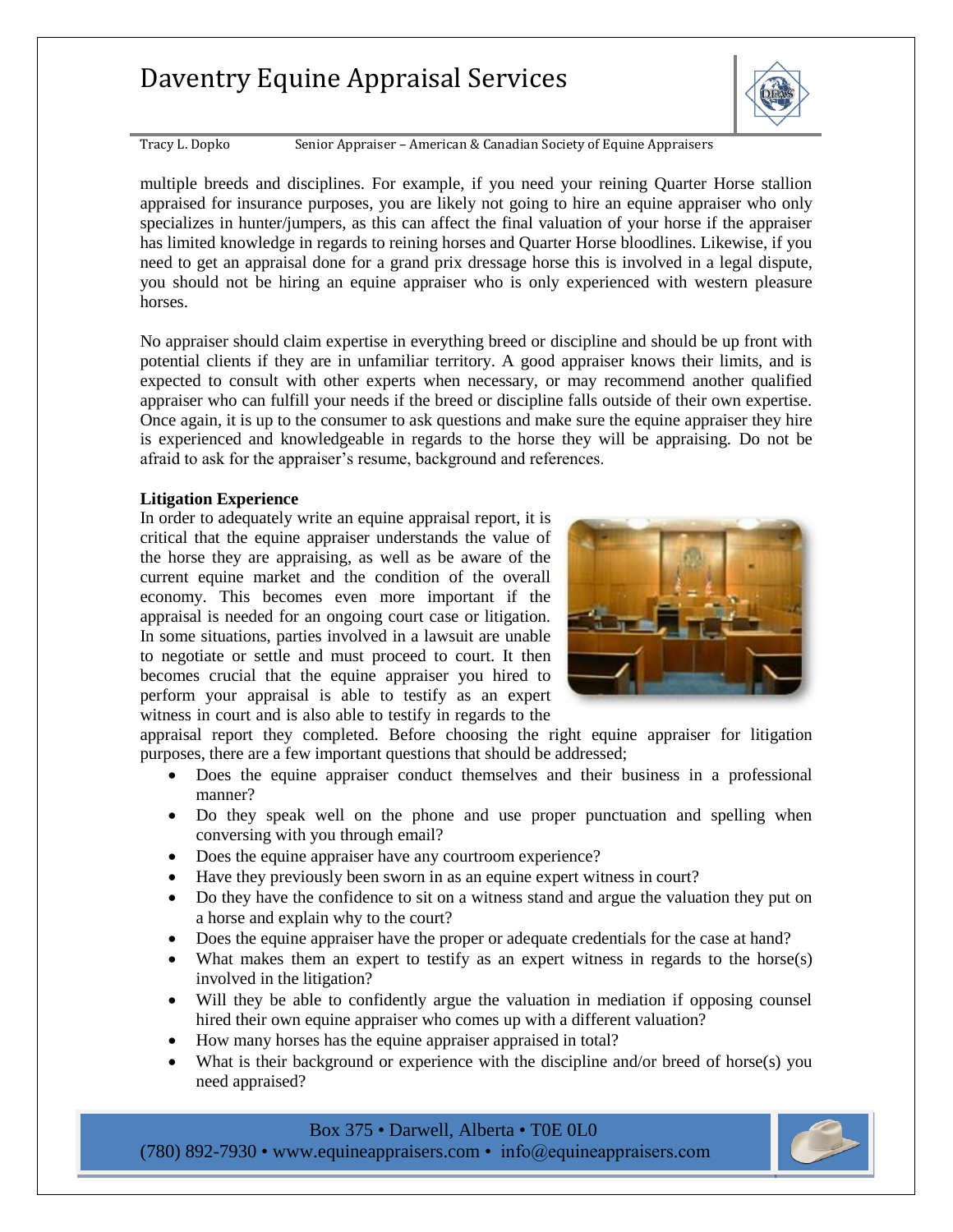

Tracy L. Dopko Senior Appraiser – American & Canadian Society of Equine Appraisers

- Are they willing to provide you with references that can attest to their competency in the courtroom?
- Are they willing to testify if your case is forced to trial, and if so, what are their fees for travel expenses and preparing and testifying at deposition or trial?

It is important to realize that if an appraisal is needed for litigation and involved a healthy, living horse, in many cases, it is recommended that you have an appraiser who can view the horse in person. There are certain types of appraisals and litigation scenarios that do not require the horse to be seen in person. For example, if both parties agree to jointly hire the same appraiser and agree that the appraiser does not need to travel to see the horse in person, as long as the appraiser is properly following USPAP guidelines and adequate photographs and video are provided, this is a scenario in which an on-site inspection may not be required for litigation purposes. Of course, in situations involving a stolen or deceased animal, or an appraisal needed for a specific date in the past (retrospective appraisal), an on-site inspection may not be possible or necessary. Regardless of the situation, it is always best to discuss options with legal counsel.

While there are successful equine attorneys in the industry, most attorneys hired for equine court cases have little to no equine knowledge. As a result, the equine appraiser you choose is often asked to educate your attorney, and if need be, the judge as well. This is part of their job as an equine expert witness in the courtroom. As a result, not only does an equine appraiser need to be professional and have excellent verbal and teaching skills for the courtroom, their appraisal reports must also be professional, organized, comprehensive, error free, readable, easy to follow and easy to understand.

#### **Appraisal Fees**

Appraisal fees can vary significantly from appraiser to appraiser and from case to case. For obvious reasons, complex cases involving litigation or multiple horses will be costly compared to appraising one horse for insurance purposes. In my years an equine appraiser, I have seen different appraisers charge anywhere from \$150 to \$1,500 for the same product. It is important to remember that the higher valued appraisals are not necessarily the best appraisals.

If an appraiser is doing their job adequately, they can



expect to spend a minimum of 10 hours appraising one horse. The more information the client provides on the horse or the more complex the case, the more hours spent. This includes researching the horse's pedigree, conformation and movement, performance record, training history, breeding history and past foals, veterinary records…and the list goes on. In regards to the appraisal reports I personally write, the client can expect to receive a minimum 20-page report. The more information I have to work with, the larger the report.

I am most often hired to do appraisal reviews, which involves critiquing an appraisal report done by another equine appraiser. The number one reason for appraisal reviews is due to the

Box 375 • Darwell, Alberta • T0E 0L0 (780) 892-7930 • [www.equineappraisers.com](http://www.equineappraisers.com/) • info@equineappraisers.com